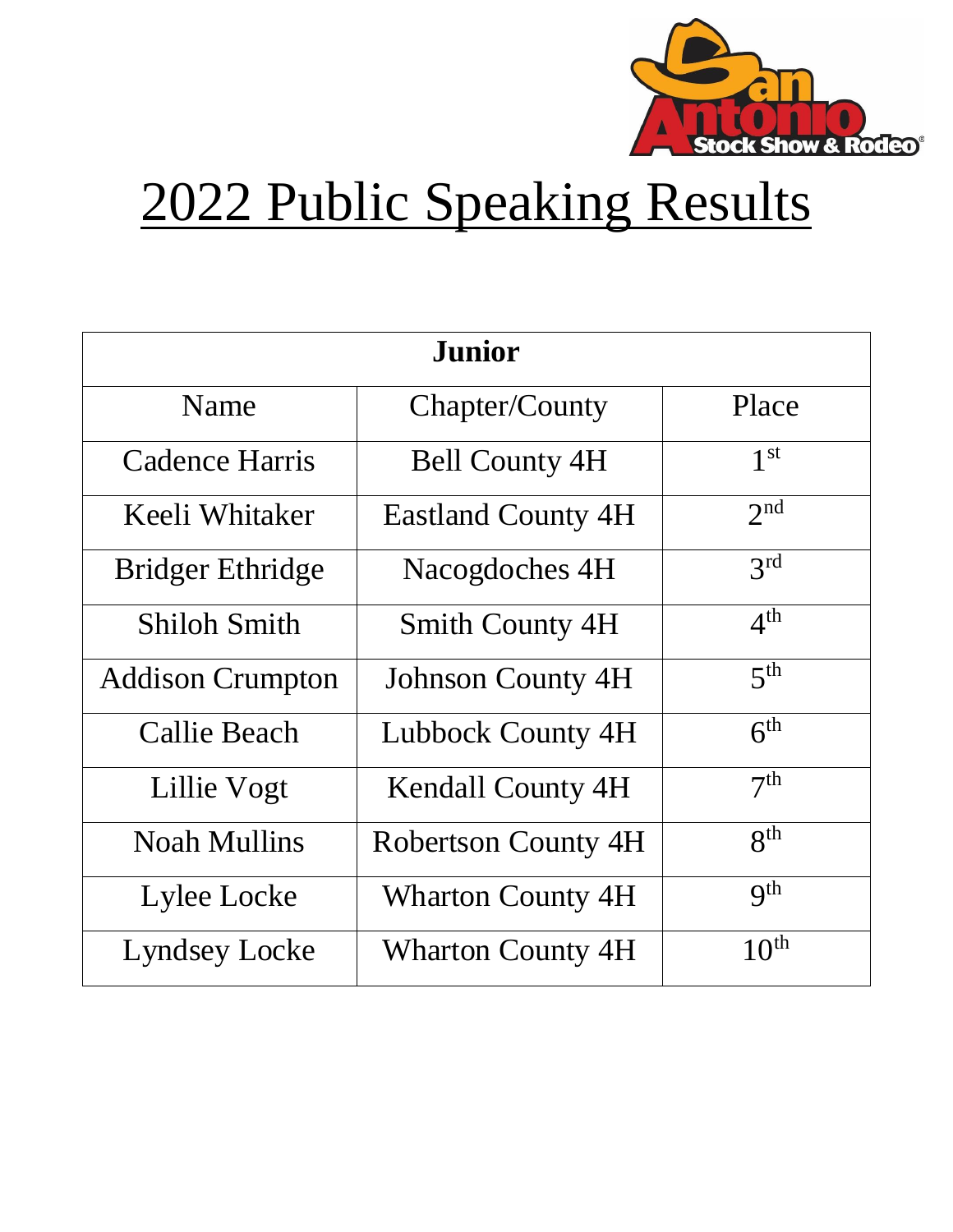

| <b>Ag Policy/Agribusiness</b> |                       |                  |  |
|-------------------------------|-----------------------|------------------|--|
| Name                          | Chapter/County        | Place            |  |
| <b>Faith Geistweidt</b>       | Fredericksburg FFA    | 1 <sup>st</sup>  |  |
| Logan Baker                   | Stockdale FFA         | 2 <sub>nd</sub>  |  |
| <b>Cameron Powers</b>         | <b>Hood County 4H</b> | 2rd              |  |
| Elise Sharp                   | <b>Boling FFA</b>     | 4 <sup>th</sup>  |  |
| Lauren Sapp                   | Cinco Ranch FFA       | 5 <sup>th</sup>  |  |
| Aiden Guzman                  | Jourdanton FFA        | 6 <sup>th</sup>  |  |
| Elizabeth McFadin             | <b>Katy FFA</b>       | 7 <sup>th</sup>  |  |
| Graden Allen                  | Hale County 4H        | 8 <sup>th</sup>  |  |
| <b>Hailey Vitols</b>          | Pearland FFA          | q <sup>th</sup>  |  |
| <b>Madailein Fitch</b>        | James E. Taylor FFA   | 10 <sup>th</sup> |  |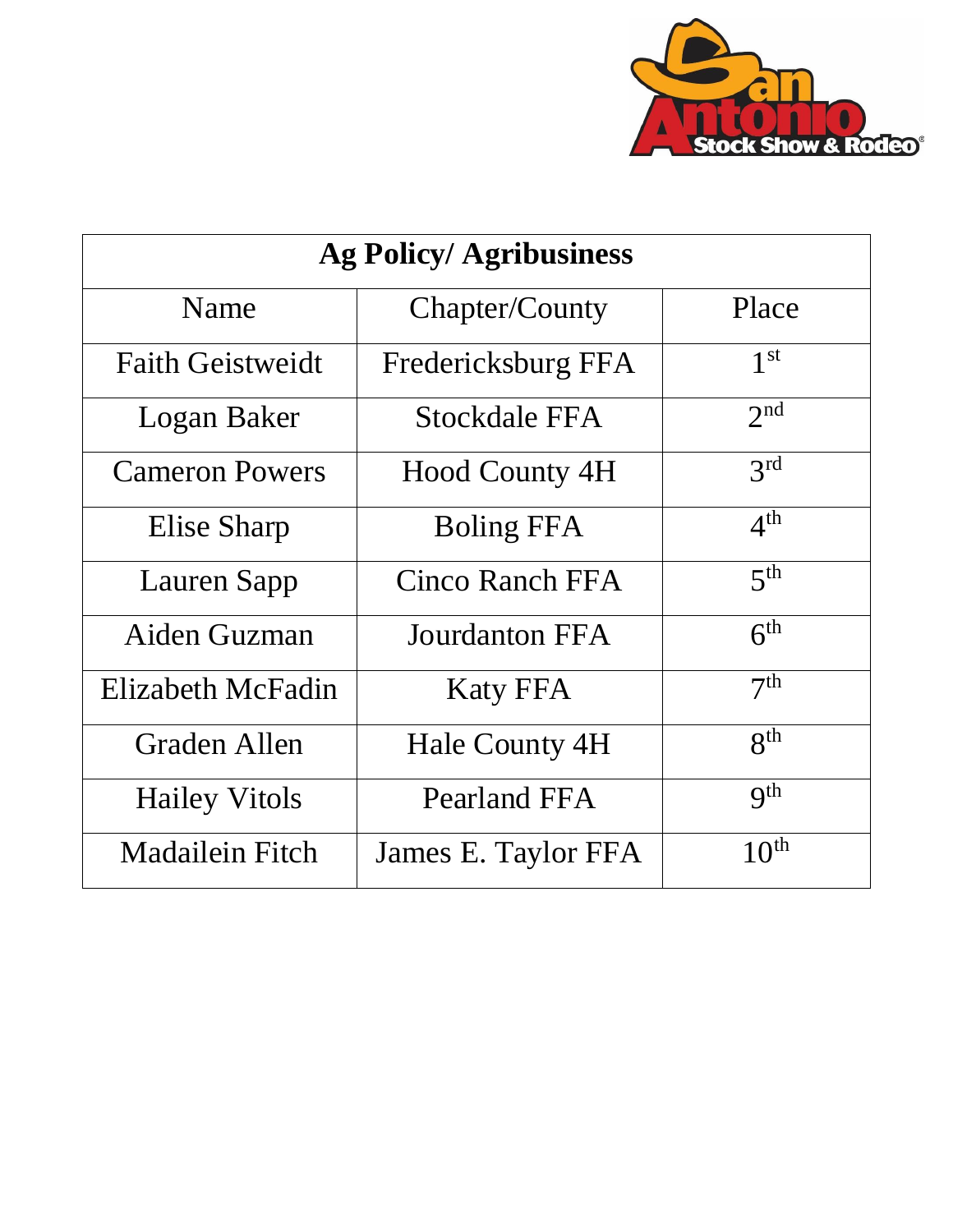

| <b>Animal Science</b>    |                            |                  |  |
|--------------------------|----------------------------|------------------|--|
| Name                     | Chapter/County             | Place            |  |
| Gabrielle Shultz         | Aledo FFA                  | 1 <sup>st</sup>  |  |
| <b>Trevor Martinez</b>   | <b>Jim Wells County 4H</b> | 2 <sub>nd</sub>  |  |
| Sarah Beck               | Corsicana FFA              | 3 <sup>rd</sup>  |  |
| <b>Tess Homeyer</b>      | Caldwell FFA               | 4 <sup>th</sup>  |  |
| Jalyn Lamb               | Bandera FFA                | 5 <sup>th</sup>  |  |
| <b>Stone Beach</b>       | Lubbock County 4H          | 6 <sup>th</sup>  |  |
| <b>Jacey Sharkey</b>     | Caddo Mills FFA            | 7 <sup>th</sup>  |  |
| <b>Madeleine Marquez</b> | Detroit FFA                | $R^{th}$         |  |
| Lauren Lambert           | <b>Tarkington FFA</b>      | Q <sup>th</sup>  |  |
| Ellie Donaldson          | Pearland FFA               | 10 <sup>th</sup> |  |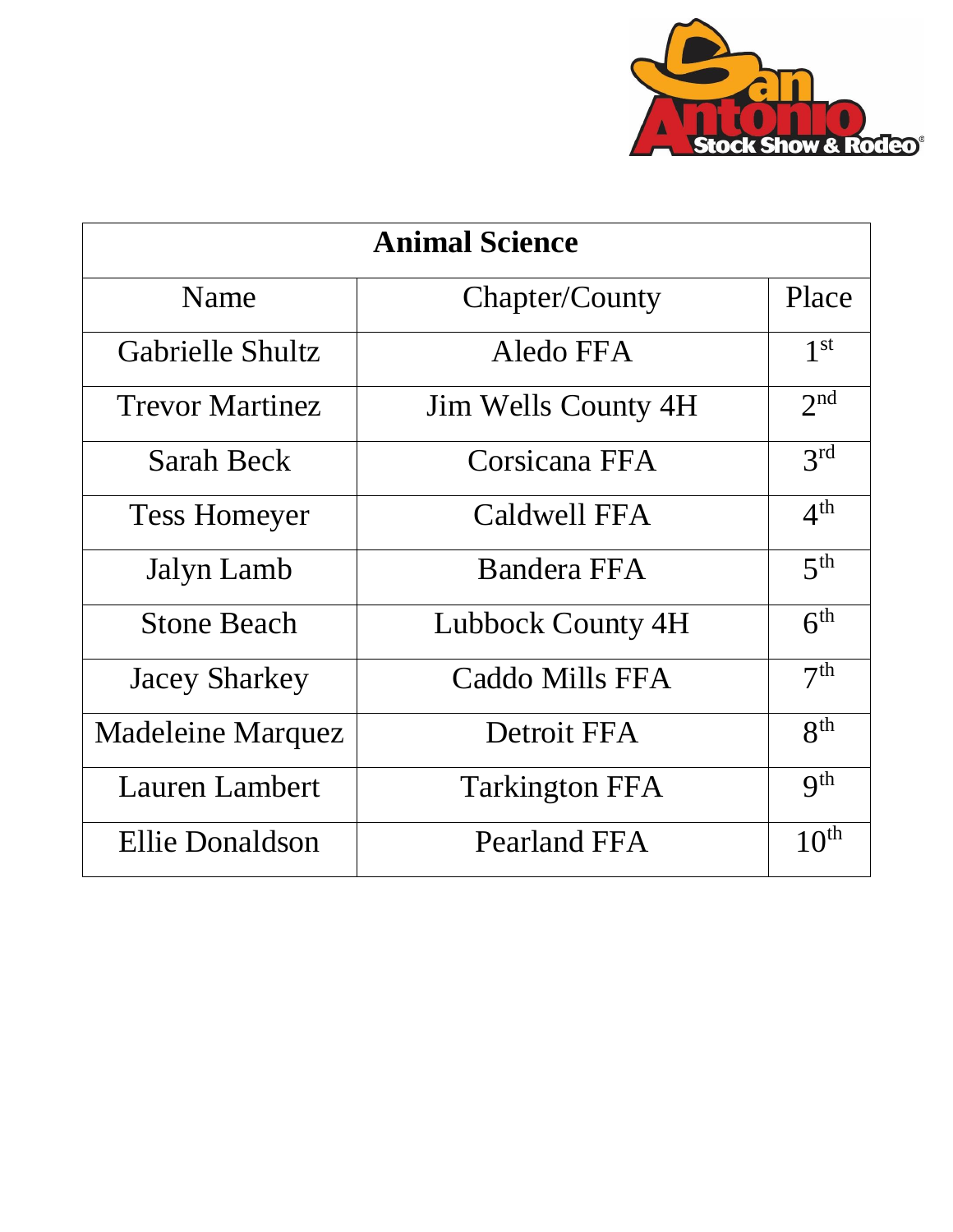

| <b>Horticulture/Landscape/Natural Resources</b> |                        |                  |
|-------------------------------------------------|------------------------|------------------|
| Name                                            | Chapter/County         | Place            |
| Jacqueline Rand                                 | Lindale FFA            | 1 <sup>st</sup>  |
| Victor Vizcarra                                 | Dawson FFA             | 2 <sup>nd</sup>  |
| Lara Rubin                                      | <b>Cinco Ranch FFA</b> | 3 <sup>rd</sup>  |
| <b>Blake Koether</b>                            | Sinton FFA             | 4 <sup>th</sup>  |
| <b>Joseph Nelson</b>                            | Gilmer FFA             | 5 <sup>th</sup>  |
| <b>Margaret Siewert</b>                         | Wylie Abilene          | 6 <sup>th</sup>  |
| <b>Hadley Reeves</b>                            | Ingram FFA             | 7 <sup>th</sup>  |
| Aiden Walker                                    | <b>Beckville FFA</b>   | $R^{th}$         |
| Kirsten Cline                                   | Stephenville FFA       | Q <sup>th</sup>  |
| Emma Smith                                      | Lee County 4H          | 10 <sup>th</sup> |